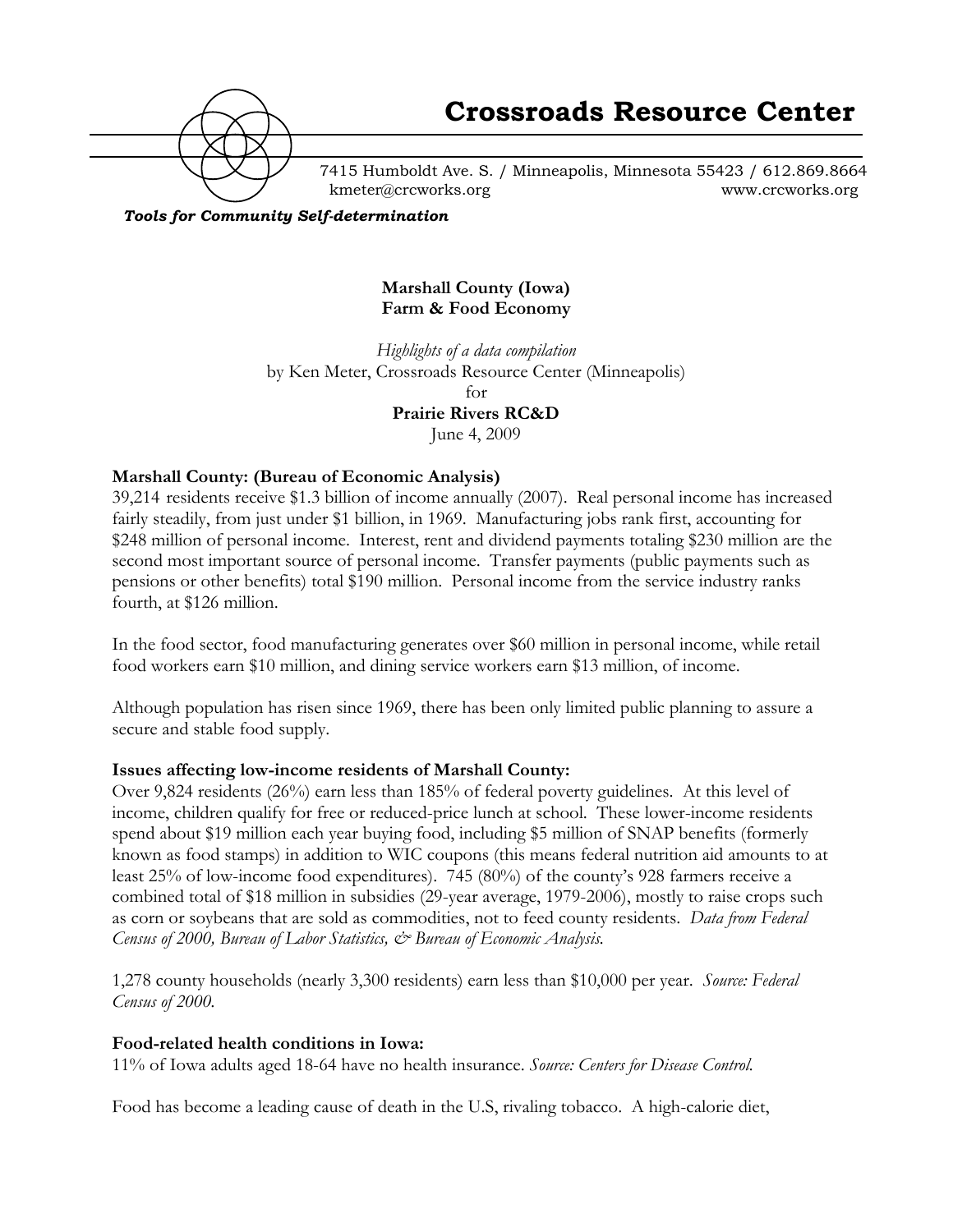combined with a lack of exercise, accounts for one-fifth of the annual deaths in the U.S. $^1$  Six of the fifteen leading causes of death are related to poor diet and low physical activity.<sup>2</sup>

64% of Iowa residents are overweight (38%) or obese (27%). Four of every five state residents (80%) eat fewer fruits and vegetables that nutritionists recommend (five servings per day), and 75% report they have less than 20 minutes of physical activity three times each week. 7% of state residents have been diagnosed with diabetes. *Source: Centers for Disease Control.*

## **The county's farms (Agricultural Census, 2007)**

*Agriculture Census data for 2007 were released February 4, 2009*

*Land:*

- 928 farms. This is a 9% increase over 848 farms in 2002.
- Marshall County has 1% of Iowa farms.
- 94 (10%) of these are 1,000 acres or more.
- 290 (31%) farms are less than 50 acres.
- The most prevalent farm size is 180-499 acres, with a total of 218 farms (23% of farms).
- Average farm size is 349 acres, just above Iowa's average.
- The county has 324,270 acres of land in farms, a decrease of 3% since 2002.
- This amounts to 1% of the state's farmland.
- 91% of farmland is cropland, and 9% is devoted to other uses.
- County farms have 276,000 acres of harvested cropland.
- Only three farm operators in Marshall County are non-white; no Latinos are listed as farm operators.
- 10 farms have a total of 762 acres of irrigated land.
- Average value of land and buildings per farm is \$1.3 million. This is 116% of the state average.

*Sales (Note that there may be discrepancies between Ag Census data and Bureau of Economic Analysis data, below):*

- $$190$  million of crops and livestock sold (2007), 0.xx% of state ag sales.
- This is a 44% increase in sales over 2002 sales of \$132 million, though the number of acres farmed decreased 3%.
- Total farm production expenses were \$138 million, for an increase of \$22 million (19%) in production costs since 2002.
- The single largest expense item involved in farm production was the cost of cash rent for land and buildings and grazing fees, which totaled \$23 million. Purchased feed ranked second, at \$17 million. Next were the costs of fertilizers and soil conditioners, totaling \$16 million. Depreciation ranked fourth at \$15 million. Livestock purchases totaled \$13 million, and seed purchases totaled \$12 million.
- $$140$  million of crops were sold (74% of sales), \$55 million (64%) more than in 2002.

nchs/data/nvsr/nvsr56/nvsr56\_16.pdf.

 <sup>1</sup> McGinnis, J.M. & W.H. Foege (1993). "Actual causes of death in the United States." *JAMA* 270(18):2207- 12; and Mokdad, A.H, J.S. Marks, D.F. Stroup, & J.l. Gerberding (2000). "Actual causes of death in theUnited States." *JAMA* 291(10):1238-45 [with published corrections in *JAMA* (2005), 293(3), 293-294.]

<sup>2</sup> Heron M., D.L. Hoyert, J. Xu, C. Scott, & B. Tejada (2008). *Deaths: preliminary data for 2006.* National Vital Statistics Report 56:16. http://www.cdc.gov/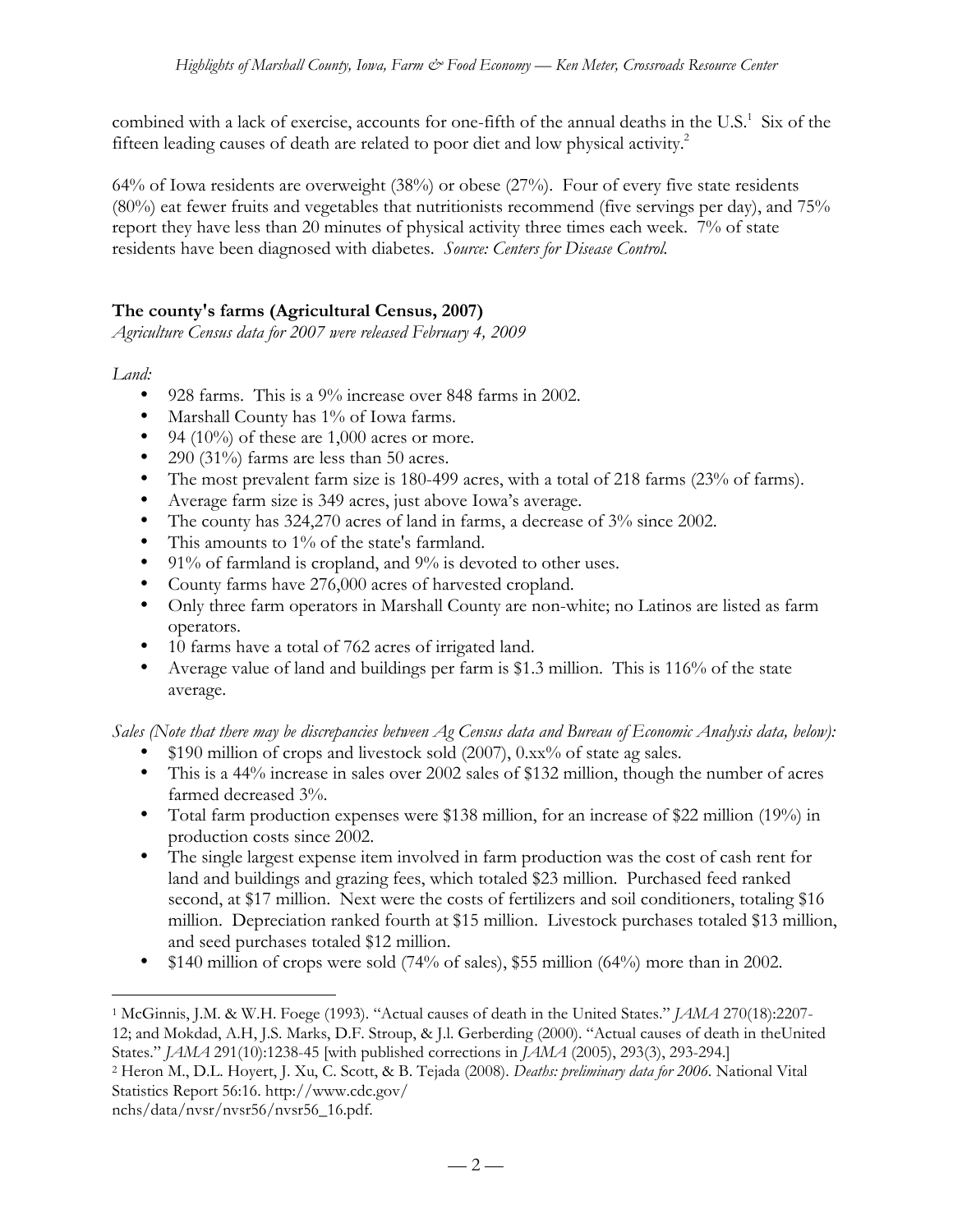- \$50 million of livestock and products were sold  $(26\%$  of sales). This is \$3 million (7%) more sales than in 2002.
- 346 (37%) of the county's farms sold less than \$10,000 of products in 2007. Their aggregate sales of \$634,000 amounted to less than 1% of the county's farm product sales.
- 342 farms (37%) sold more than \$100,000 of products, an aggregate total of \$176 million, 93% of county farm product sales.
- 745 (80%) farms received \$7.6 million of federal subsidies in 2007, 33% more than in 2002. *[Note that Agriculture Census data differ from Bureau of Economic Analysis data; see below.]*
- 25% (234) of county's farms reported net losses in 2007 after subsidies are taken into account. This is similar to the Iowa average of 26%.

## *Grains, Dry Edible Beans, Oil Crops, and others:*

- Marshall County farms sold \$133 million of grains, oil crops and edible beans.
- 537 Marshall County farms sold \$89 million (29 million bushels) of corn on 161,542 acres in 2007.
- This was an average price of \$3.07 per bushel.
- 458 Marshall County farms sold \$44 million (5.8 million bushels) of soybeans from 106,481 acres in 2007.
- This is an average sale price of \$7.58 per bushel.
- 22 farms raise 42,713 bushels of oats on 598 acres.

### *Cattle & Dairy:*

- 214 farms hold an inventory of 25,000 cattle and calves.
- 18,260 Cattle worth \$16 million were sold from 200 farms in 2007.
- 2 farms were reported as selling milk or dairy products.
- Milk sales figures were not released by USDA, to protect confidentiality.
- 188 farms produced 22,075 dry tons of forage crops (hay, etc.) on 6,004 acres of cropland.
- In addition, 22 farms produced 50,000 tons of corn silage on 2,031 acres.

### *Other livestock*  $\mathcal{O}^*$  animal products:

- 58 farms sold 279,835 hogs and pigs for a total of \$27 million. This is a decrease of 26 farms (-31%), and a decrease of \$2.2 million (-8%) in sales, over the past five years.
- 56 farms hold an inventory of 140,135 hogs and pigs.
- Xx farms sold a total of  $x,000$  of horses. This means xx xx (xx%) farms sold  $x,000$  $(xx\%)$  xx than in 2002.
- 25 farms raise laying hens, holding an inventory of 1,594.
- Marshall County had 11 broiler chicken producers, with an inventory of 2,350.
- 37 farms sold \$226,000 of poultry and products in 2007., up from 13 farms selling \$15,000 in 2002.
- 59 farms held an inventory of 3,262 sheep, lambs, and goats. Sales figures were not released by USDA, to protect confidentiality.

### *Nursery, Landscape and Ornamental Crops:*

• 2 farms sold ornamental and nursery crops. Sales figures were not released by USDA, to protect confidentiality.

## *Vegetables & Melons (some farmers state that Ag Census data does not fully represent vegetable production):*

• 13 farms produced vegetables on 43 acres of land, one more farm than in 2002.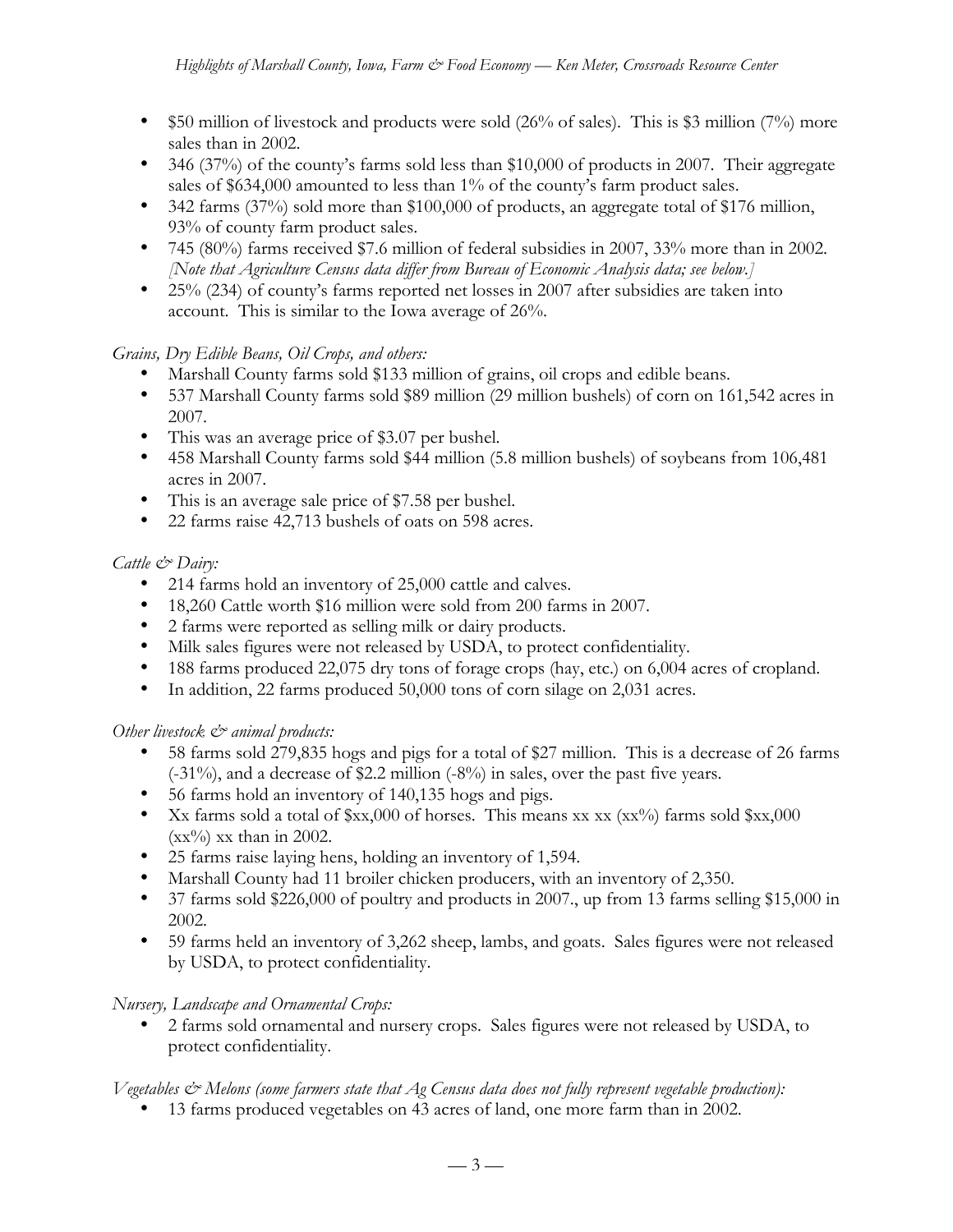- Vegetable and potato sales were \$79,000 in 2007, down 67% from the 2002 level of \$236,000.
- 1 farm raised potatoes.

## *Fruits (some farmers state that Ag Census data does not fully represent fruit production):*

- The county has 13 fruit farms with 25 acres of orchard, compared to 4 fruit farms in 2002.
- Ten of these farms sold \$81,000 of fruit and nuts, \$46,000 more than 2002 sales, which were made by 4 farms.

## *Direct*  $\mathcal{Q}$  organic sales:

- 46 farms sell \$228,000 of food directly to consumers. This is a 35% increase in the number of farms selling direct (34 in 2002), and a 16% increase in direct sales, over \$196,000 in 2002. Direct sales account for 0.1% of county farm sales, one-fourth the national average.
- County farmers make up 1.5% of the farms selling direct, and account for 1.4% of Iowa's direct sales (\$16.5 million of direct sales in Iowa in 2007, up from \$11.6 million in 2002).
- 8 county farms sold \$67,000 of organic crops from 8 acres, over \$8,000 sales per acre.
- This is 1.5% of Iowa farms (542) selling organic, and 0.2% of state sales (\$34 million).
- 3 farms market through community supported agriculture (CSA).
- 28 farms produce added-value products on the farm.

## *Conservation practices:*

- 87 farms use rotational management or intensive grazing.
- 507 farms use conservation practices.
- 12 farms generate some electricity on the farm.

# **Other Marshall County highlights (Agriculture Census 2007):**

- Ranks  $2<sup>nd</sup>$  in Iowa for inventory of quail.
- Ranks  $5<sup>th</sup>$  in state for inventory of pheasants.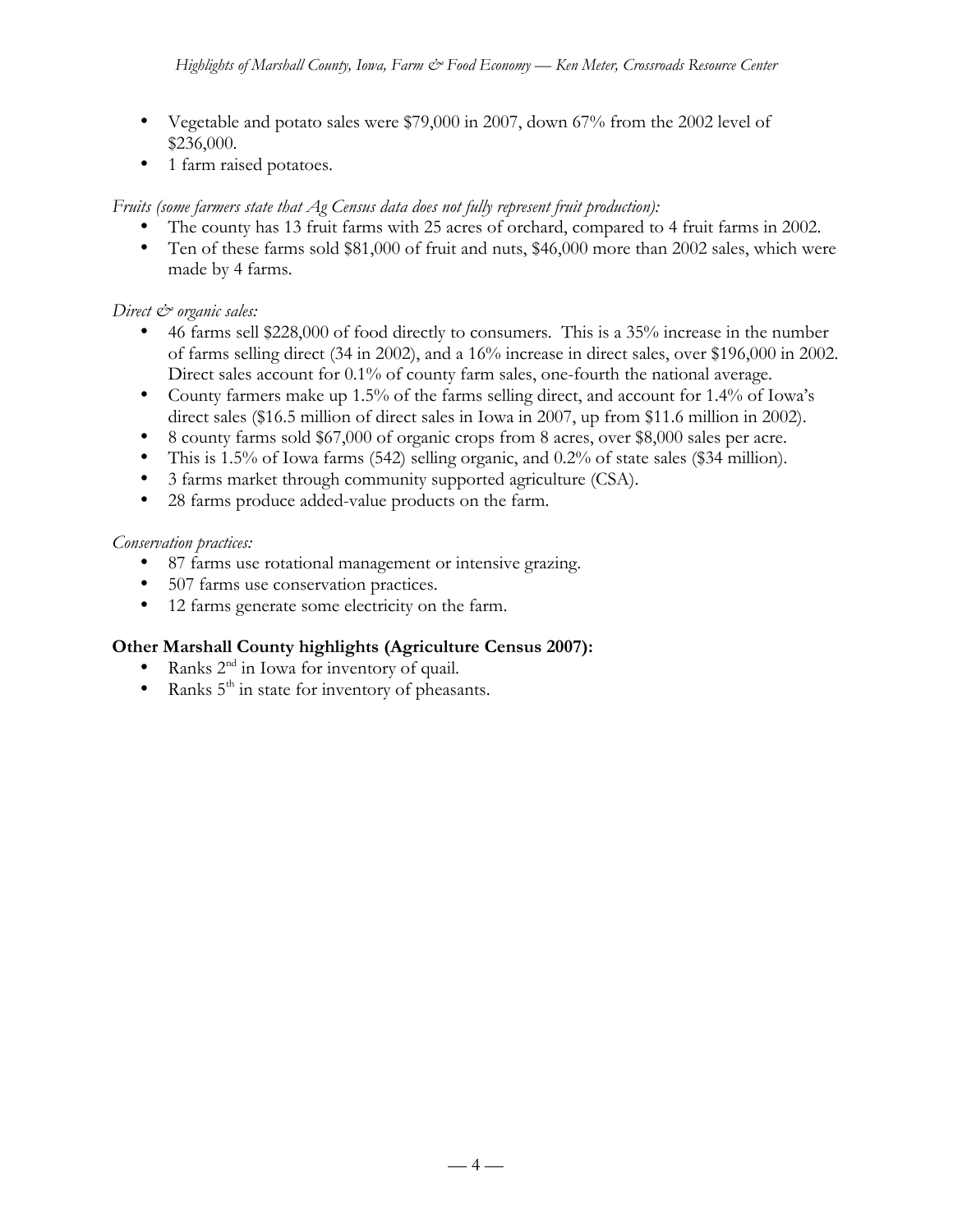## **Iowa highlights (Agriculture Census 2007):**

- Ranks  $1<sup>st</sup>$  in nation for acreage devoted to corn (8.6 million acres).
- Ranks  $1<sup>st</sup>$  in nation for acreage devoted to soybeans (13.8 million acres).
- Ranks  $1<sup>st</sup>$  in U.S. for sales of hogs and pigs (\$4.8 billion) and inventory held (19 million).
- Ranks  $1<sup>st</sup>$  in nation for inventory of laying hens (54 million).
- Ranks  $1<sup>st</sup>$  in nation for inventory of pullets for replacing laying hens (11 million).
- Ranks  $2<sup>nd</sup>$  in nation for sales of grains and oilseeds, at \$10 billion.
- Ranks  $3^{rd}$  in the nation in farm commodity sales, with \$20 billion.
- Ranks 3<sup>rd</sup> in U.S. for sales of crops, with \$10 billion.
- Ranks  $3^{rd}$  in nation for sales of livestock, with \$10 billion.<br>• Ranks  $4^{th}$  in nation for sales of cattle and calves (\$3.6 billion)
- Ranks  $4<sup>th</sup>$  in nation for sales of cattle and calves (\$3.6 billion).
- Ranks  $4<sup>th</sup>$  in nation for sales of sheep and goats (\$40 million).
- Ranks  $7<sup>th</sup>$  in nation for inventory of cattle and calves (3.9 million).<br>• Ranks  $7<sup>th</sup>$  in nation for acreage devoted to oats for grain (66.651 as
- Ranks  $7<sup>th</sup>$  in nation for acreage devoted to oats for grain (66,651 acres).
- Ranks  $8<sup>th</sup>$  in nation for acreage devoted to corn for silage (220,646 acres).
- Ranks  $9<sup>th</sup>$  in U.S. for inventory of turkeys (4 million).
- 2,987 state farms earned \$16.5 million selling products directly to consumers, \$4.9 million (44%) more than in 2002, when 2,455 farms sold \$11.6 million of products directly.
- Direct food sales from farms account for more sales than the state's 11<sup>th</sup>-largest crop, oats.
- 542 farms devoted 566 acres to organic production.
- These organic farms sold \$34 million of organic products, including \$19 million of crops (this may include ornamental and greenhouse crops), and \$15 million of livestock and poultry, and related products.
- 487 farms market through community supported agriculture (CSA).
- 2,246 state farms produce value-added products.
- 41,350 farms use conservation methods.
- 10,267 farms practice rotational management or intensive grazing.
- 539 farms generate energy or electricity on the farm.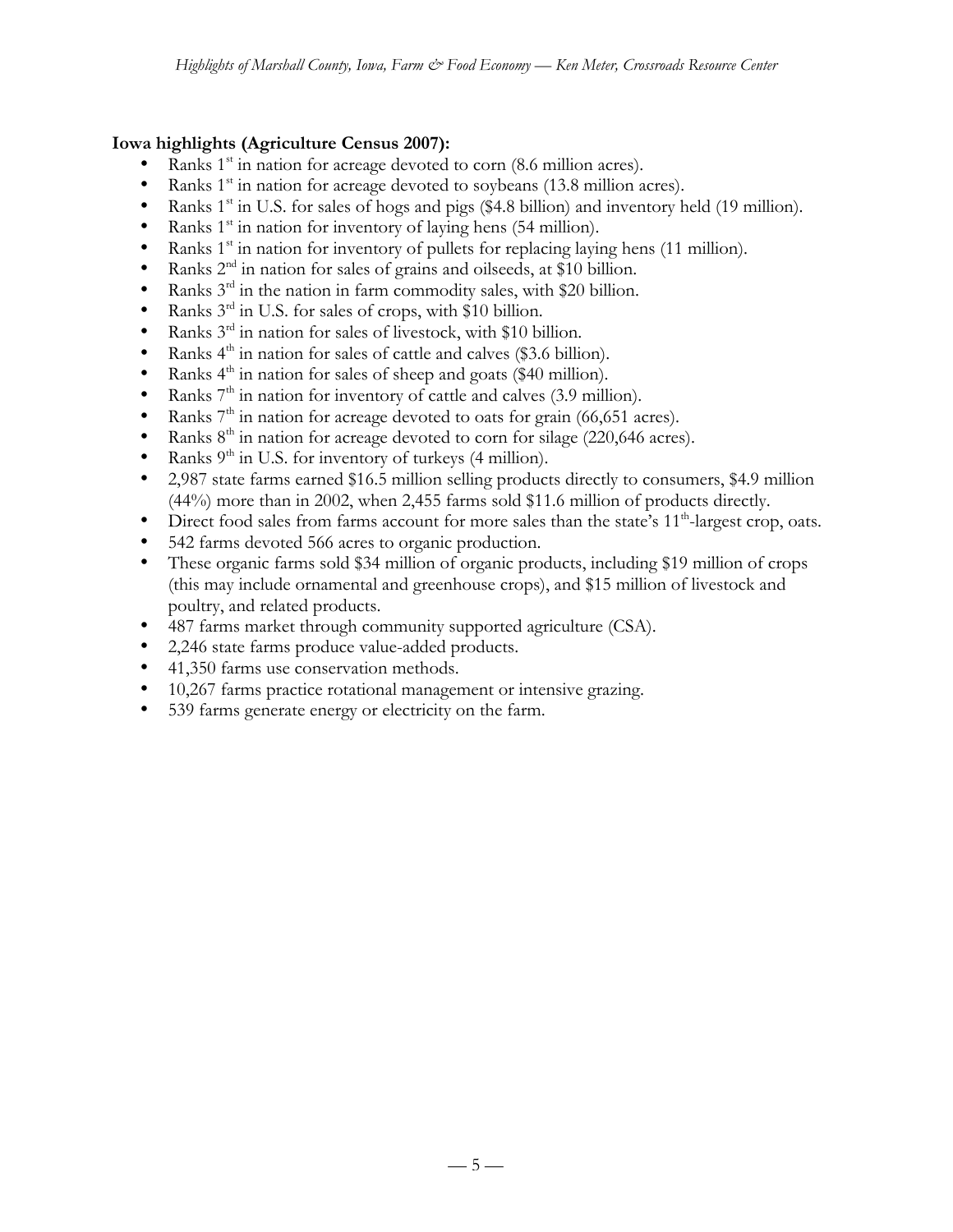### **Iowa's top farm commodities in 2007 (Economic Research Service)**

*See chart on next page*

|                   | \$ millions |
|-------------------|-------------|
| Corn              | 6,351       |
| Hogs              | 4,327       |
| Soybeans          | 3,510       |
| Cattle and calves | 2,676       |
| Chicken eggs      | 825         |
| Dairy products    | 810         |
| Hay               | 163         |
| Turkeys           | 137         |
| Other             | 147         |

*Note: Broilers and Sweet Corn were also listed among Iowa's top 18 products, but sales figures for these products were not released by ERS.*

Note also that at \$16 million, direct sales from farmers to consumers amount to more than the value of the 11<sup>th</sup> ranking product, oats.



## **Top farm commodities in Iowa, 2007**

*Source: USDA Economic Research Service*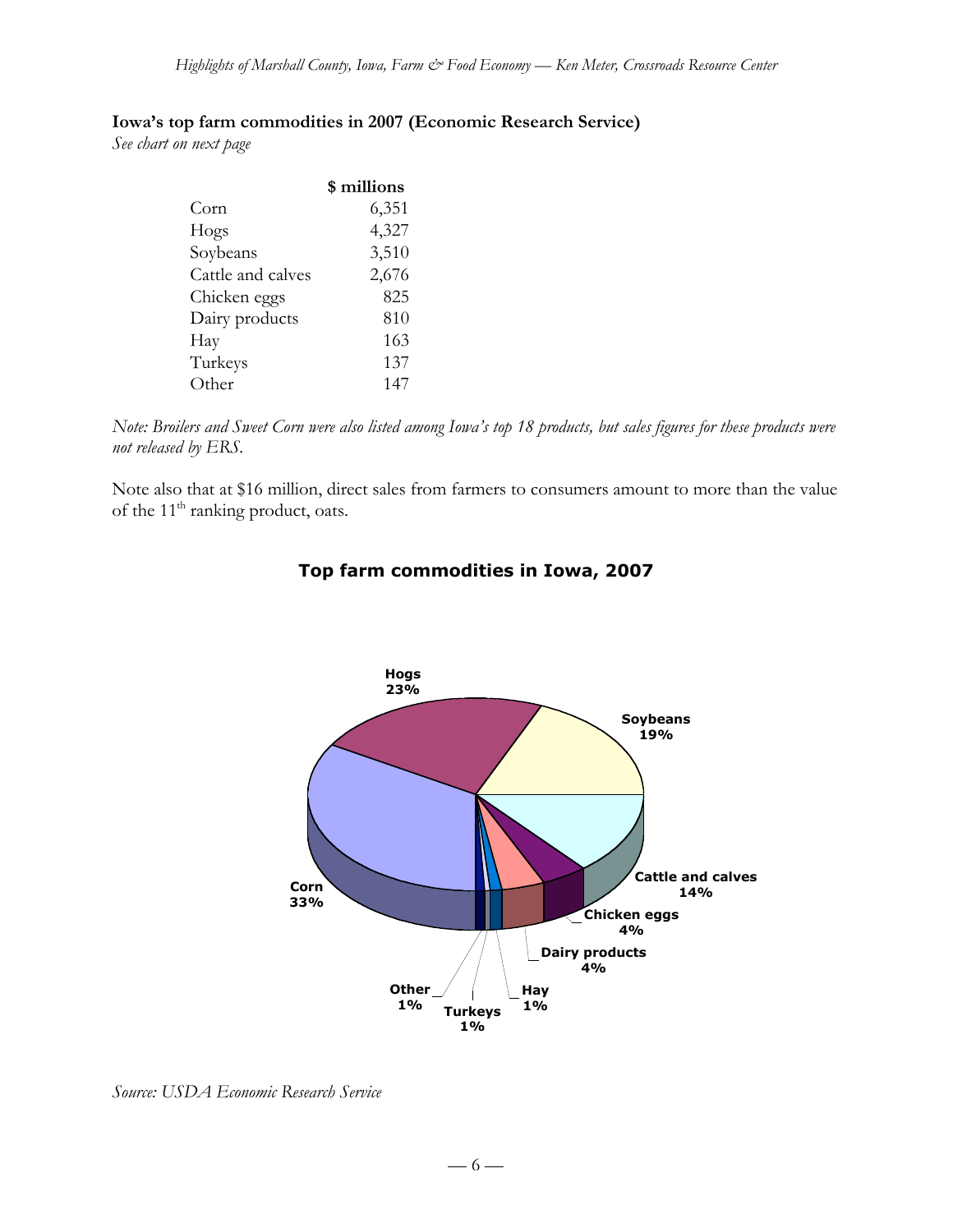### **Balance of Cash Receipts and Production Costs (Bureau of Economic Analysis):**

*Note: Bureau of Economic Analysis farm income data differ from Agriculture Census data.*

Marshall County farmers sell \$175 million of commodities per year (1979-2009 average), spending \$171 million to raise them, for an average gain of \$4 million each year.

However, county farmers lost \$103 million from 1998 to 2004, an average of \$15 million per year, on average sales of \$135 million. Moreover, 25% of the county's farms and ranches reported a net loss in 2007 (Agriculture Census), even after subsidies are taken into account.

Marshall County farmers and ranchers earned \$37 million less by selling commodities in 1969 than they earned in 2007 (in 2007 dollars). Sales of livestock and related products fell 65%, from \$138 million in 1979 to \$40 million in 1999, while crop income stayed fairly constant. The single largest farm expense, and the one rising the fastest, is chemical and fertilizer costs at \$26 million.

Farmers and ranchers earn another \$10.6 million per year of farm-related income — primarily rental income for land and insurance payments (29-year average for 1979-2007). Federal farm support payments average \$17.7 million per year for all county farms over the same years.

### **Marshall County consumers (2007):**

Marshall County consumers spend \$104 million buying food each year, including \$58 million for home use. Most of this food is produced outside the county. \$228,000 of food products (0.1% of farm cash receipts, and 0.2% of local consumer needs) are sold by 46 farms directly to consumers but not always to Marshall County consumers, since these figures include internet sales.

Estimated change in net assets for all county households was a combined loss of \$55 million in 2007 alone (BLS). This places additional pressure on Marshall County residents as they pay for food.

### **Farm and food economy summary:**

Farmers gain \$4 million each year producing food commodities, spending \$80 million buying inputs from external suppliers, for a total outflow of \$76 million from the county economy.

Meanwhile, consumers spend more than \$90 million buying food from outside. Thus, total loss to the county is \$166 million of potential wealth *each year*. This loss amounts to 87% of the value of all commodities raised in the county.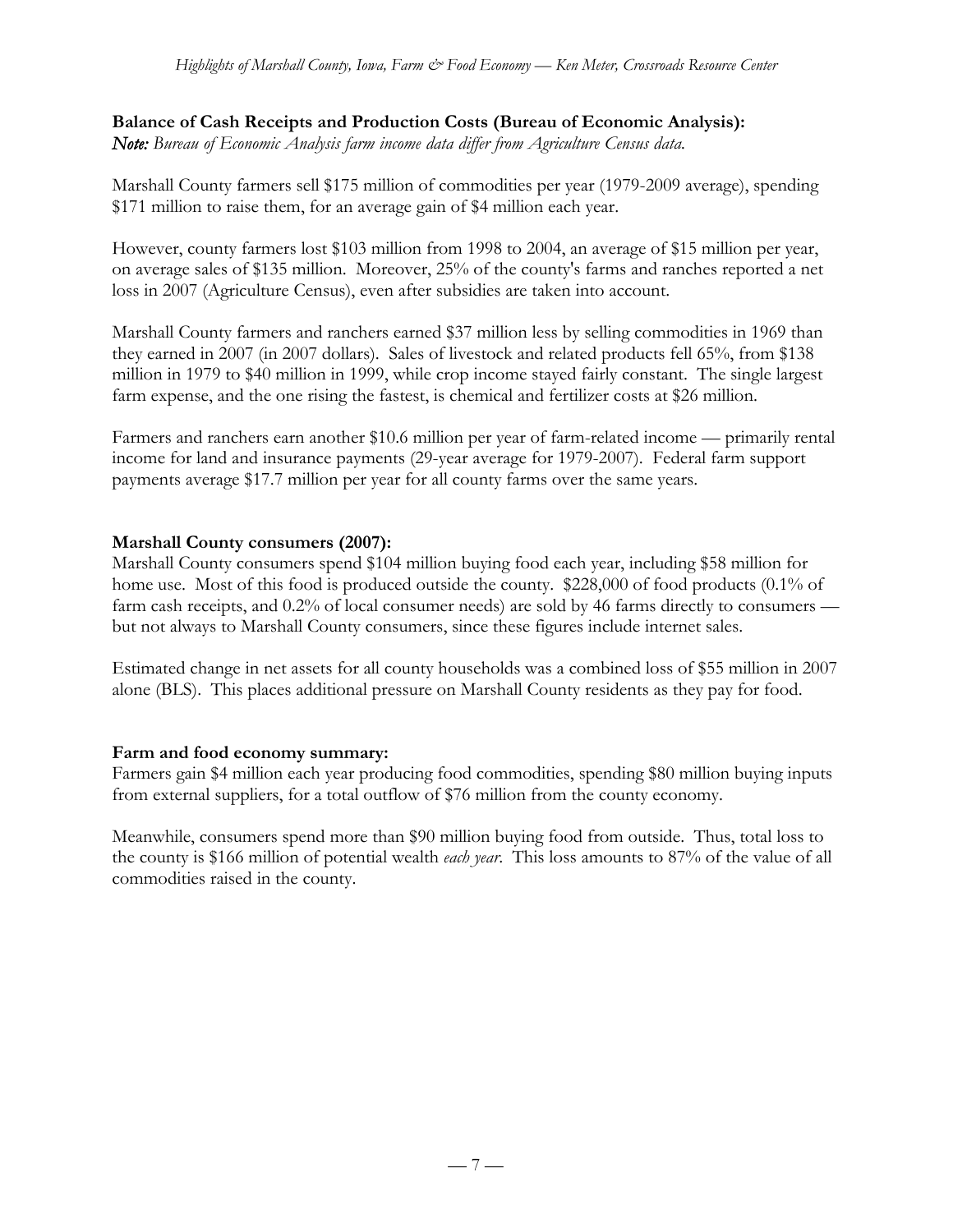### **Marshall County: markets for food eaten at home (2007):**

*Source: Bureau of Labor Statistics*

|                                     | millions |
|-------------------------------------|----------|
| Meats, poultry, fish, and eggs      | -13      |
| Fruits & vegetables                 | 11       |
| Cereals and bakery products         |          |
| Dairy products                      |          |
| "Other," incl. sweets, fats, & oils | 21       |

If Marshall County consumers purchased only 7% of the food they need for home use directly from county farmers, this would produce \$4 million of new farm income in Marshall County — an amount equivalent to the farm production surplus for each of the 29 years from 1979-2007.

### **State of Iowa: markets for food eaten at home (2007):**

*Source: Bureau of Labor Statistics*

Iowans purchase \$8.3 billion of food per year, \$4.6 billion of this to eat at home. Home food purchases break down in the following way:

|                                     | millions |
|-------------------------------------|----------|
| Meats, poultry, fish, and eggs      | \$1,007  |
| Fruits & vegetables                 | 840      |
| Cereals and bakery products         | 582      |
| Dairy products                      | 512      |
| "Other," incl. sweets, fats, & oils | 1,693    |